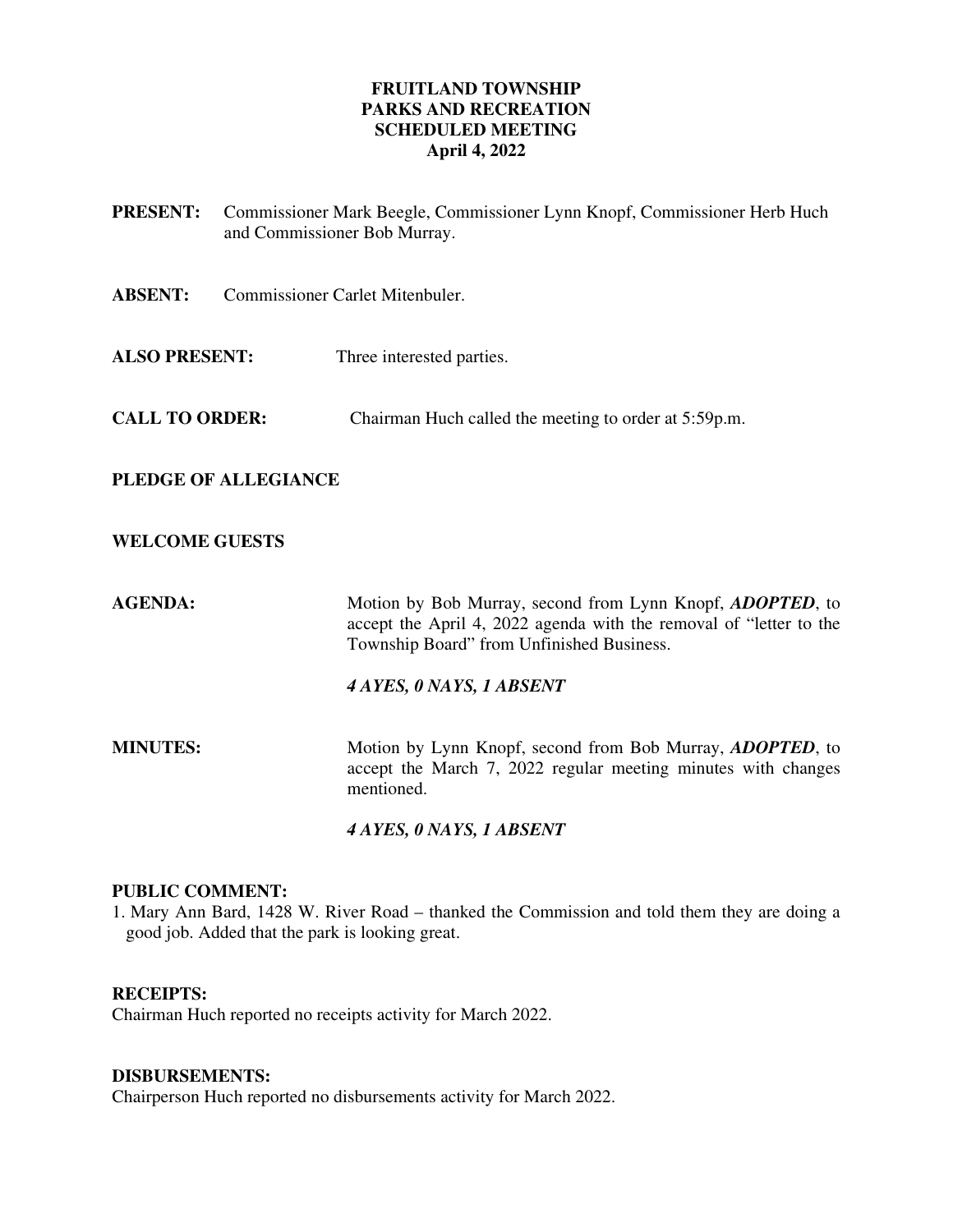#### **NOMINATION/ELECTION OF CHAIRPERSON**

Herb Huch nominated by Lynn Knopf, seconded by Mark Beegle *4 AYES, 0 NAYS, 1 ABSENT*

## **NOMINATION/ELECTION OF VICE CHAIRPERSON**

Bob Murray nominated by Herb Huch, seconded by Lynn Knopf *4 AYES, 0 NAYS, 1 ABSENT*

### **NOMINATION/ELECTION OF SECRETARY**

Lynn Knopf nominated by Herb Huch, seconded by Mark Beegle *4 AYES, 0 NAYS, 1 ABSENT*

## **UNFINISHED BUSINESS:**

### **1. Budget**

Chairman Huch reported that he believes everything was approved by the Township Board. Commissioner Knopf suggested requesting an email from Clerk Breann Fagan to verify. Chairman Huch stated that he would like to begin with the dugout roofs, and Commissioner Murray stated that the scoreboard should be put in as soon as possible so that there is a working scoreboard for the baseball season. Chairman Huch stated that cement work is set for the beginning of May. Recording Secretary Mary Mansfield reminded the commissioners that for projects that are going to be completed, the Commission has to get three quotes for the work. Chairman Huch argued that the quote was already approved for the dugout roofs, and Mary stated that the Township Board only approved the amount put into the budget, not the individual quote that the Commission put forth. She again stated that three quotes are required according to rules and regulations. Mary also mentioned that Supervisor Jeff Marcinkowski reminded the commissioners of the same at public comment at a previous meeting, adding that the only way around it is to request bids and if only one comes back, they have proof of that. Chairman Huch stated that he would look into this.

Commissioner Murray pointed out the Specialty Fund, adding that treatment for the trees would likely come from this account. He added that the Commission needs to make a request to the Township Board.

Chairman Huch stated that in terms of sprinklers, he spoke to someone that suggested cutting the lines and doing two zones to cut down on cost. He also said that he isn't well versed in security cameras, adding that there isn't a big rush to get them. In terms of TruGreen, Chairman Huch stated that he would like to look into it because it seemed too cheap, but Commissioner Murray reminded Chairman Huch that the Commission previous cut back on fertilizing because the baseball group is also doing some fertilizing.

### **2. Hemlock woolly adelgid/gypsy moth treatment**

Commissioner Murray reminded the commissioners that Nestrom Road Park and the Township property portion of the park were sprayed for gypsy moths last year. He added that the park is 31.23 acres, which would cost the Commission \$2,029.95. Commissioner Murray stated that partnering with local lake property owners would get the acreage needed to spray.

> Motion by Bob Murray, second by Lynn Knopf, *ADOPTED*, to pay \$2,029.95 for the spraying of gypsy moths at Nestrom Road Park and to request that the Township Board approve for the money for the spraying comes out of the Specialty Fund.

# *4 AYES, 0 NAYS, 1 ABSENT*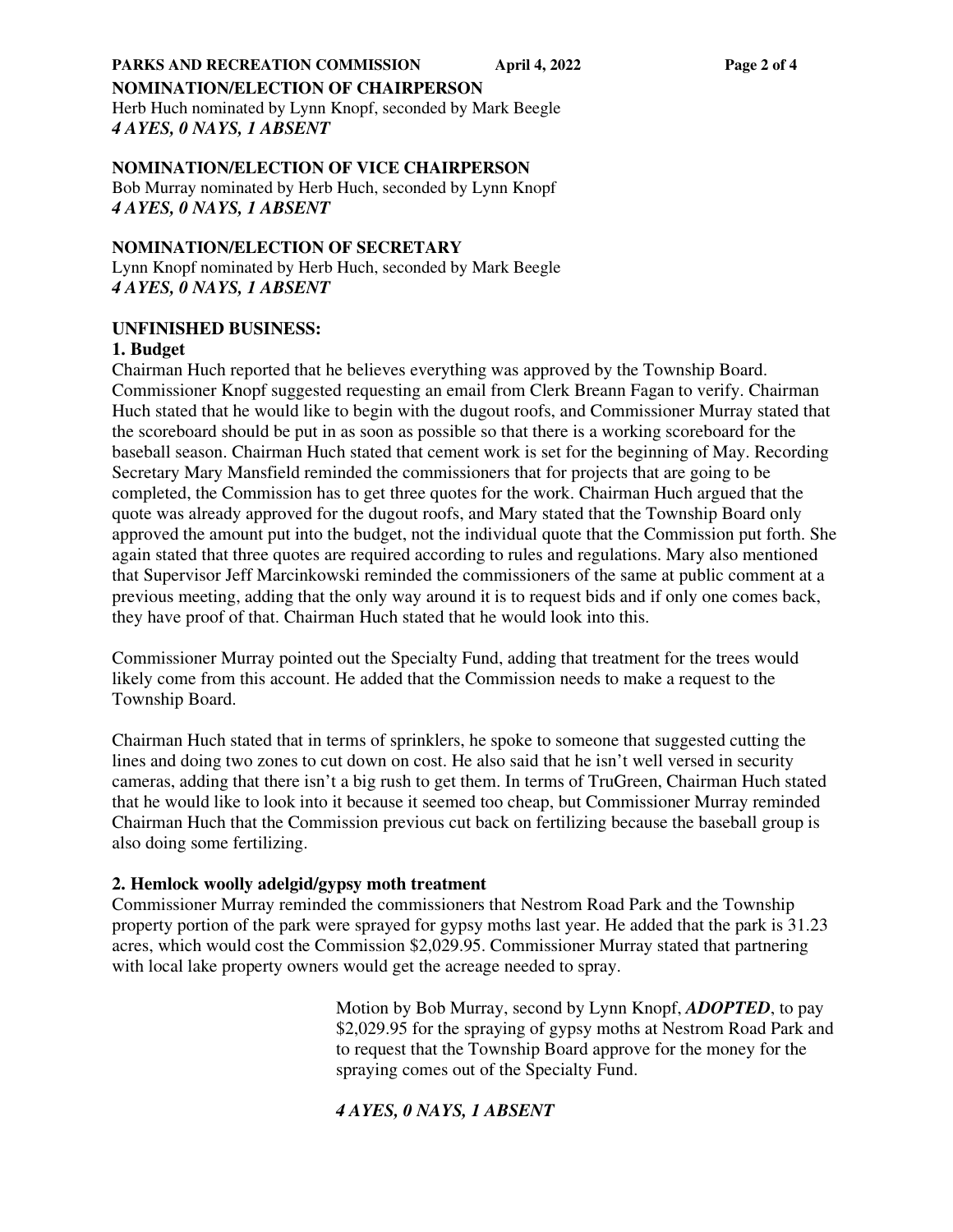#### **PARKS AND RECREATION COMMISSION April 4, 2022 Page 3 of 4**

Commissioner Murray stated that the quote received from the Muskegon Conservation District for the treatment of hemlock wooly adelgid is much higher than the quote received last year from Ottawa County. He added that Ottawa County way underquoted. Commissioner Murray reported that Nestrom Road Park has approximately 1,100 hemlock trees, adding that they don't all have to be done at once. His opinion is that the Commission should focus on the larger trees first, as they will be the most expensive to take down later. Discussions took place regarding the high cost of the survey, and Commissioner Murray informed the commissioners that the survey is very extensive, including measuring of the diameter of the trees, tagging, and tagging with GIS. He also added that the quote is generally higher on the estimate, but usually comes in less. Commissioner Murray also made the suggestion of only doing the trees from the crest of the hill to the lake, also possibly not doing trees under five inches in diameter. He also said that the Commission could put a cap on the amount they're willing to spend. Commissioner Mark Beegle made the suggestion of surveying trees five inches in diameter and above, but only treating trees ten inches in diameter and up. Commissioner Knopf suggested possibly having the maintenance staff to be certified to do it, but Commissioner Murray stated that special equipment would be needed for the work and that it would cost a great deal of money. Commissioner Beegle suggested cutting the amount of the quote in half and only completing that much of the park this year, and then completing more later on.

> Motion by Bob Murray, second by Lynn Knopf, *ADOPTED*, to tell the Muskegon Conservation District that we're willing to look at surveying trees only over five inches in diameter from the top of the hill going toward the lake and we're only willing to treat trees ten inches in diameter or larger.

# *4 AYES, 0 NAYS, 1 ABSENT*

Chairman Huch suggested doing a walkthrough of the park, and the commissioners agreed to do so during their May meeting, weather permitting.

### **3. Communication with Fruitland Trails**

Commissioner Knopf stated that since the Duck Creek Natural Area was not put under Parks and Recreation's jurisdiction, it's somewhat a moot point. She added that she would caution the Friends group with their trail cleaning event, adding that the group suggested in their invitation to bring pruning and power tools. Commissioner Murray stated that he attended the event last year, and only hand pruners and rakes were used. Commissioner Knopf also added that she would definitely suggest not completing any pruning after April 15<sup>th</sup>.

# **NEW BUSINESS:**

None.

# **PUBLIC COMMENT:**

- 1. Jeff Marcinkowski, 3767 Jay Road clarified that the Commission is to seek three bids for projects they will be completing. He added that if the commissioners do their due diligence and don't receive three quotes, they would just have to include a letter stating this and attach it to the quote they do receive. Supervisor Marcinkowski reminded the commissioners that for gypsy moth spraying last year, it was only 28 acres of the park because the rest didn't include trees. The total for the work was \$1,820. He also stated that he likes the idea of splitting up the treatment for hemlock woolly adelgid. Supervisor Marcinkowski questioned if the Township will need an electrical contractor to hook up the scoreboard during installation.
- 2. Gee Achterhoff, 4830 Duck Lake Road questioned whether there is a survey for the Duck Creek Natural Area, adding that she would hope individuals working on the property are careful not to go on the properties next to it.